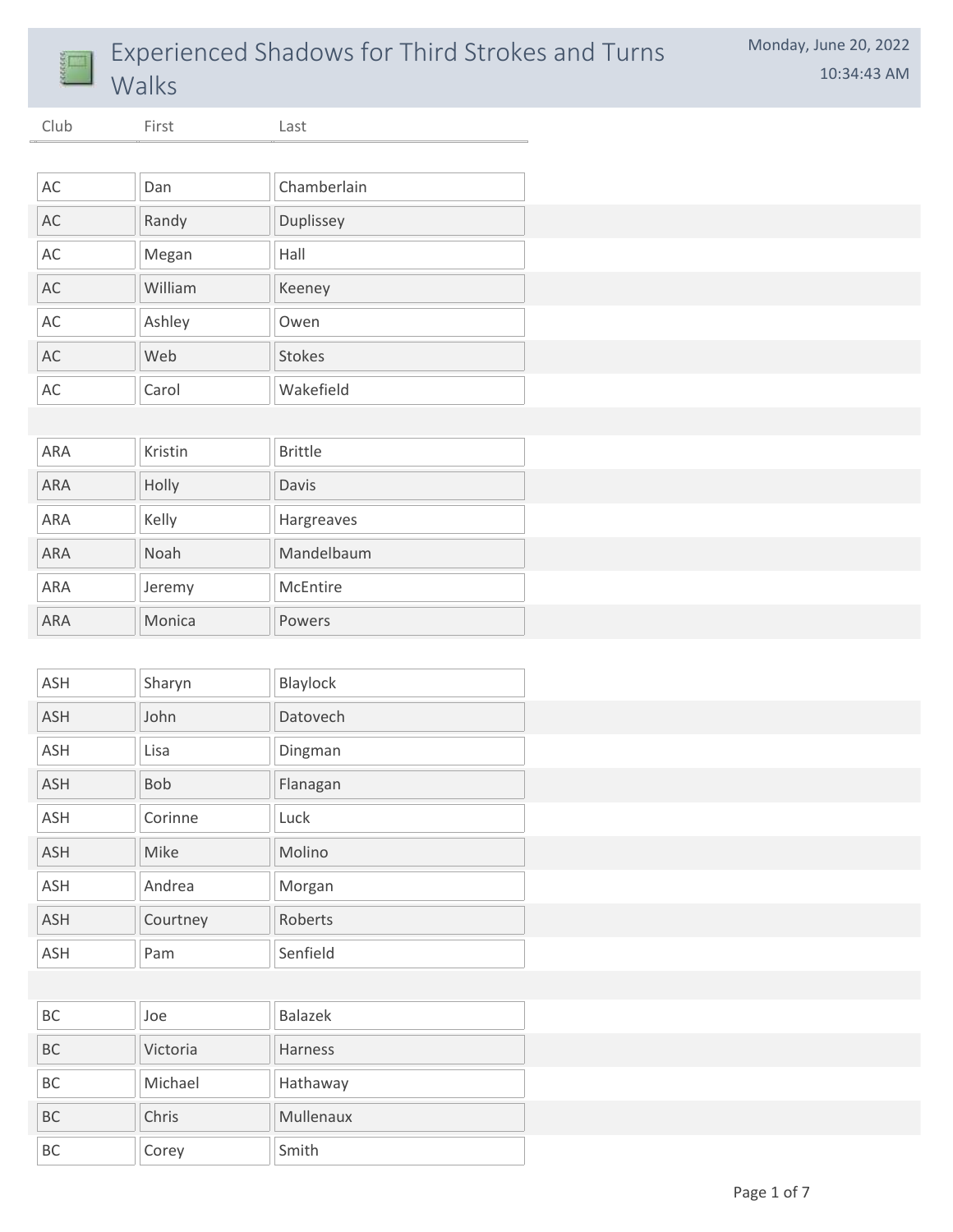| Club<br>First | Last |  |
|---------------|------|--|
|---------------|------|--|

| BG                     | Kelli    | Chaney    |
|------------------------|----------|-----------|
| BG                     | Katrina  | Gauntt    |
| BG                     | Tracey   | Gilbreath |
| $\mathsf{B}\mathsf{G}$ | Alison   | McClave   |
| BG                     | Don      | Oakley    |
| $\mathsf{B}\mathsf{G}$ | Alan     | Peters    |
| BG                     | Desiree  | Reulet    |
| $\mathsf{B}\mathsf{G}$ | Rachael  | Schrinel  |
| BG                     | Michelle | Shores    |
| $\mathsf{B}\mathsf{G}$ | Kara     | White     |
| BG                     | Charlie  | Wood      |

| <b>BSRC</b> | Keith | Carroll |
|-------------|-------|---------|
| <b>BSRC</b> | Ed    | Czaja   |
| <b>BSRC</b> | Karen | Eliason |
| <b>BSRC</b> | James | Herndon |
| <b>BSRC</b> | Rob   | Johnson |
| <b>BSRC</b> | Fritz | Ligday  |

| <b>CORA</b> | Michelle | <b>Brann</b>   |
|-------------|----------|----------------|
| <b>CORA</b> | Heather  | French         |
| <b>CORA</b> | Michael  | Jiancristoforo |
| <b>CORA</b> | James    | Trivette       |
| <b>CORA</b> | Marc     | Tufaro         |

| <b>CRA</b> | Stu           | Danforth   |
|------------|---------------|------------|
| <b>CRA</b> | Andrew        | Ferguson   |
| <b>CRA</b> | Gary          | Massengill |
| <b>CRA</b> | <b>Nicole</b> | Schaefer   |

| CRR | Matt | Barber          |
|-----|------|-----------------|
| CRR | dd   | <b>Borchers</b> |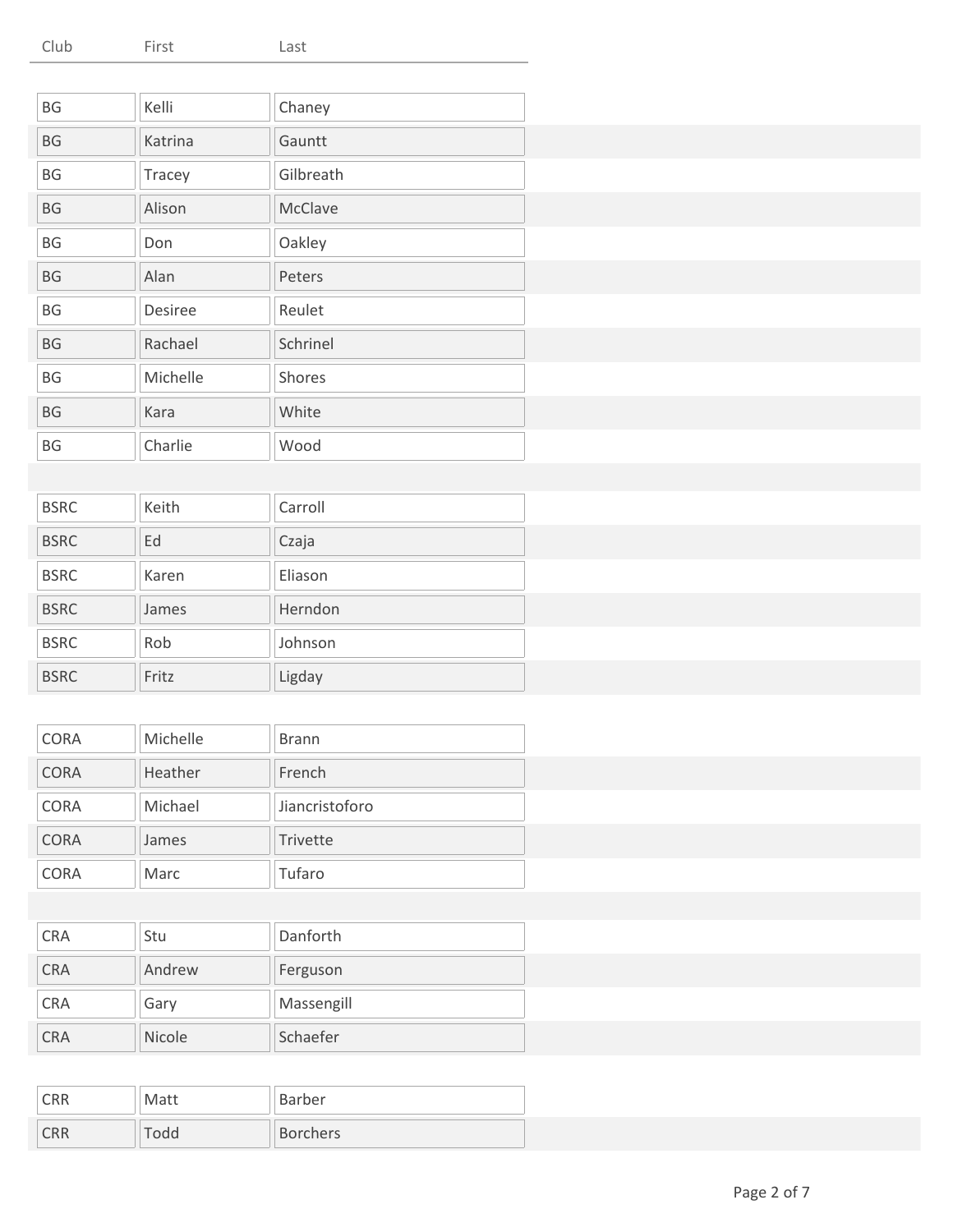| Club       | First     | Last     |  |
|------------|-----------|----------|--|
| CRR        | Elizabeth | Gunn     |  |
| CRR        | John      | Jung     |  |
| CRR        | Becky     | Lambert  |  |
| CRR        | Stacey    | Le       |  |
| CRR        | Kim       | Poulton  |  |
| CRR        | Stephanie | Ross     |  |
| <b>CRR</b> | Dane      | Schwartz |  |

| <b>CSC</b> | Debby   | Casey       |
|------------|---------|-------------|
| <b>CSC</b> | Jerri   | Girvin      |
| <b>CSC</b> | Tyler   | Green       |
| <b>CSC</b> | Joel    | Harrison    |
| <b>CSC</b> | Noah    | Laurence    |
| <b>CSC</b> | Patrick | Lowry       |
| <b>CSC</b> | Bill    | Ripol       |
| <b>CSC</b> | Greg    | Smith       |
| <b>CSC</b> | Marina  | Sukharevich |
|            |         |             |

| Letitita       | Midmore |
|----------------|---------|
| <b>Brandon</b> | Smith   |

| <b>FH</b> | Mike      | Abbott               |
|-----------|-----------|----------------------|
| <b>FH</b> | Kirsten   | Crank                |
| <b>FH</b> | Kirsten   | Francis              |
| <b>FH</b> | Laurie    | <b>Head Atkinson</b> |
| <b>FH</b> | Stephanie | Holloway             |
| <b>FH</b> | Al        | Rogers               |
| <b>FH</b> | David     | Schardt              |
|           |           |                      |

| GM        | Kristin | Gilman  |
|-----------|---------|---------|
| <b>GM</b> | Sonja   | Haugeto |
| GM        | Crystal | Johnson |
| GM        | Robin   | Lawson  |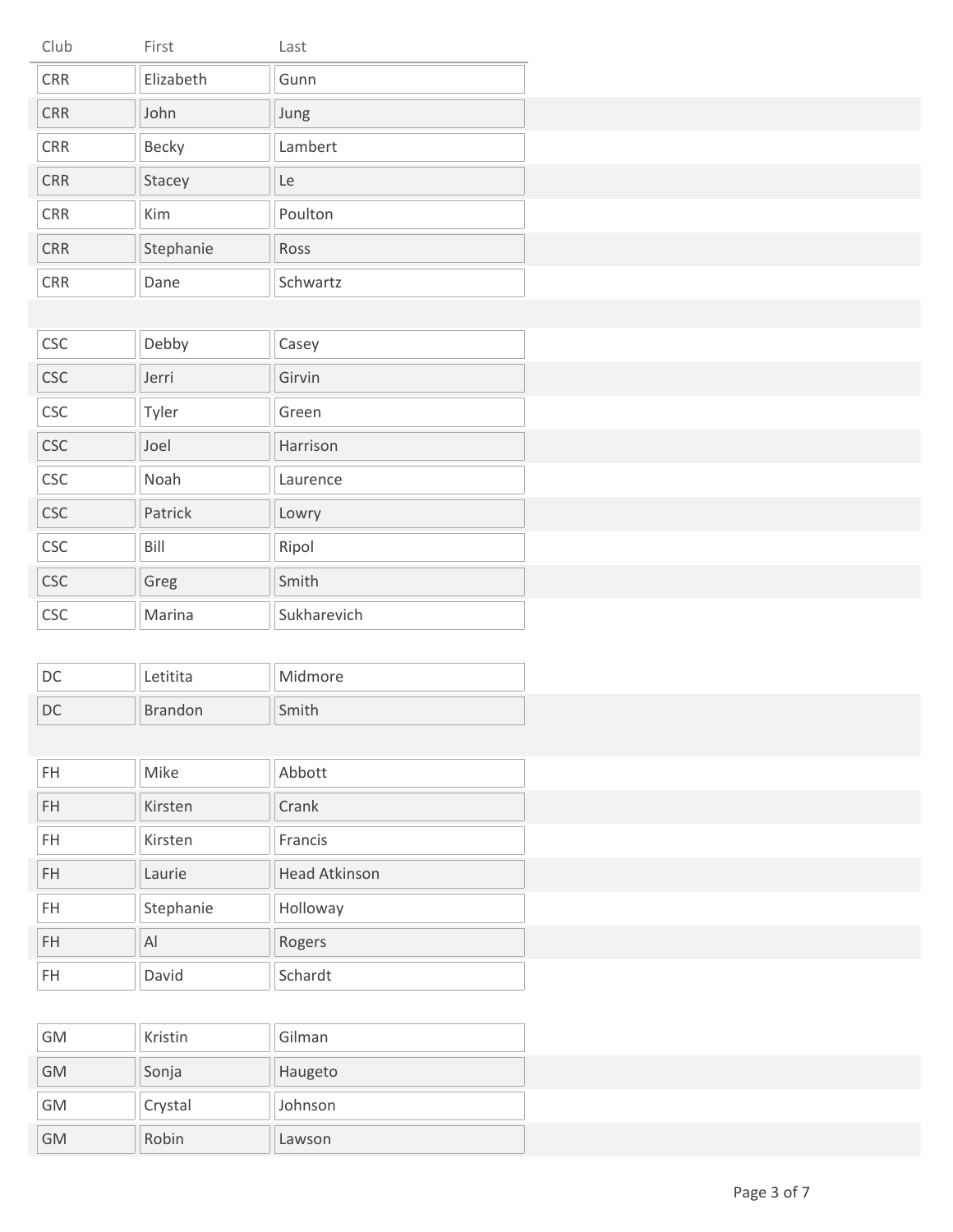| Club | First | Last     |
|------|-------|----------|
| GM   | Amy   | Rollogas |

| <b>HCC</b> | Sarah    | Cox        |
|------------|----------|------------|
| <b>HCC</b> | Doni     | Kashinejad |
| <b>HCC</b> | Lauren   | Mast       |
| <b>HCC</b> | Jennifer | McAdoo     |

| <b>HCRA</b> | Teresa      | Clemens   |  |
|-------------|-------------|-----------|--|
| <b>HCRA</b> | <b>Jeff</b> | Gulosh    |  |
| <b>HCRA</b> | Dennis      | Leary     |  |
| <b>HCRA</b> | Katie       | Leary     |  |
| <b>HCRA</b> | Ed          | Miyashita |  |
| <b>HCRA</b> | Don         | O'Bryen   |  |
| <b>HCRA</b> | Karen       | Tucker    |  |

| KC | Zacc     | Allen             |
|----|----------|-------------------|
| KC | Luc      | Belhumeur         |
| KC | Ralph    | Jones             |
| KC | Virginia | O'Meara           |
| KC | Eric     | Scott             |
| KC | Michela  | Worthington-Adams |

| <b>MRA</b> | Greg  | Dillard |
|------------|-------|---------|
| <b>MRA</b> | Julie | Keenan  |
| <b>MRA</b> | Andy  | Willard |

| <b>MS</b> | <b>Nicole</b> | (Dudley) Jones |
|-----------|---------------|----------------|
| <b>MS</b> | Jeff          | Coward         |
| <b>MS</b> | Mike          | Devlin         |
| <b>MS</b> | Mary          | Jones          |
| <b>MS</b> | Roy           | Sabo           |
| <b>MS</b> | John          | <b>Stevens</b> |

| $\overline{\wedge}$<br>$1/\sim 1 + \sim$<br>Agee<br>$\check{\,}$ |
|------------------------------------------------------------------|
|------------------------------------------------------------------|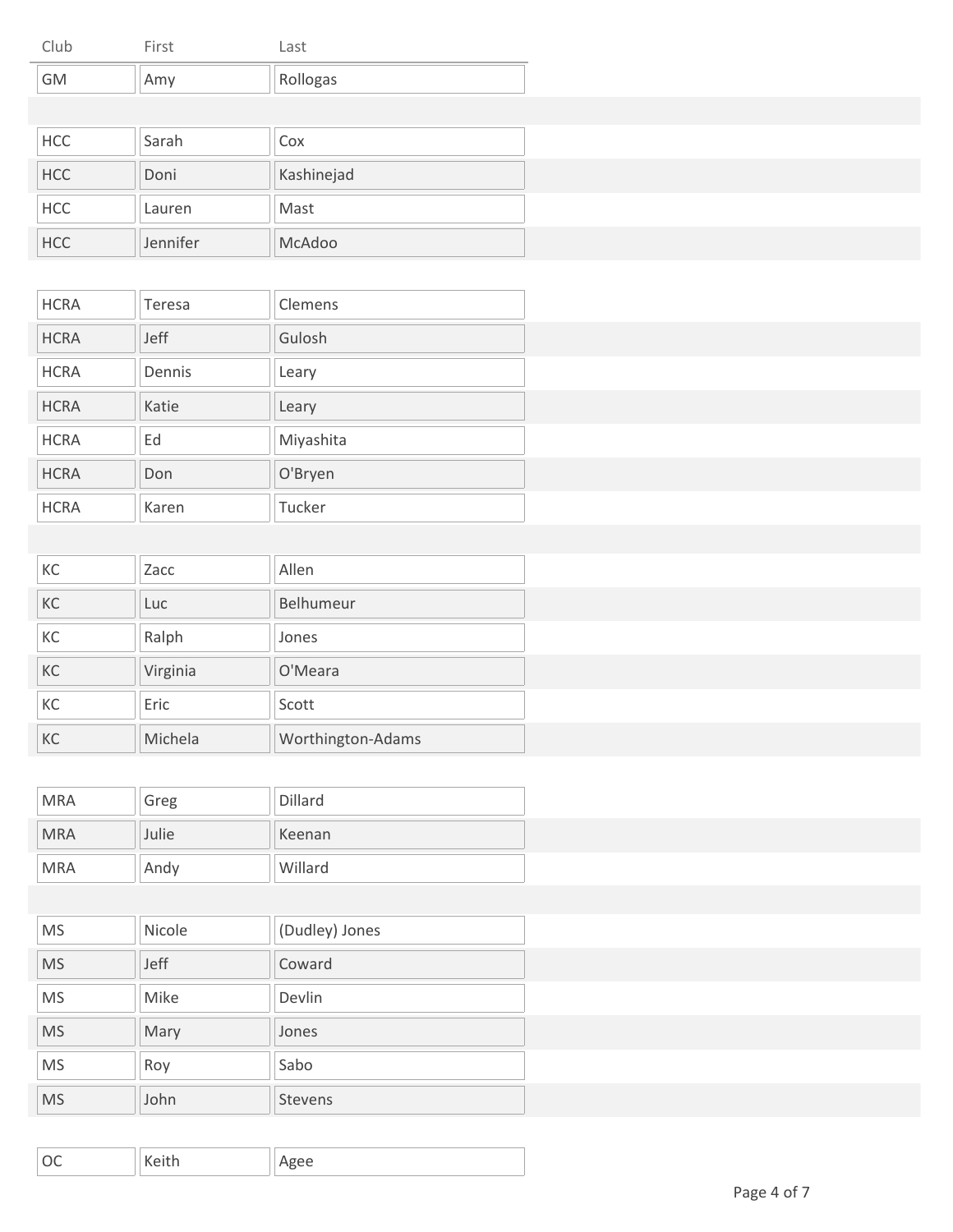| Club      | First  | Last   |
|-----------|--------|--------|
| <b>OC</b> | Mandi  | Bowman |
| <b>OC</b> | April  | Kelly  |
| <b>OC</b> | Steven | Peter  |
| <b>OC</b> | Joe    | Vieni  |

| PC | Tom     | Connolly |
|----|---------|----------|
| PC | Christy | Evanko   |
| PC | Jeff    | Fogg     |
| PC | Mike    | Hill     |
| PC | James   | Hill     |
| PC | Jason   | Magill   |
| PC | Chris   | Minton   |
| PC | Eric    | Volles   |

| <b>RKVL</b> | Eric      | Demyanovich  |
|-------------|-----------|--------------|
| <b>RKVL</b> | Mac       | Fraser       |
| <b>RKVL</b> | Stephanie | <b>Rubis</b> |
| <b>RKVL</b> | Josh      | Zubris       |

| <b>RSRC</b> | Sarah    | <b>Bain</b>    |
|-------------|----------|----------------|
| <b>RSRC</b> | Alex     | <b>Burnett</b> |
| <b>RSRC</b> | Robert   | Causey         |
| <b>RSRC</b> | Mary Meg | Mayer          |
| <b>RSRC</b> | Doug     | <b>Morris</b>  |
| <b>RSRC</b> | Patrick  | Swanson        |
| <b>RSRC</b> | Robyn    | Timmons        |

| 11111 |  |  | <b>INIGELITIEMS</b> |
|-------|--|--|---------------------|
|-------|--|--|---------------------|

| TDC  | Sally   | Cunningham |
|------|---------|------------|
| TDC  | Greg    | Owens      |
| TDC. | Tom     | Tittermary |
| TOC  | Kathryn | Vallejo    |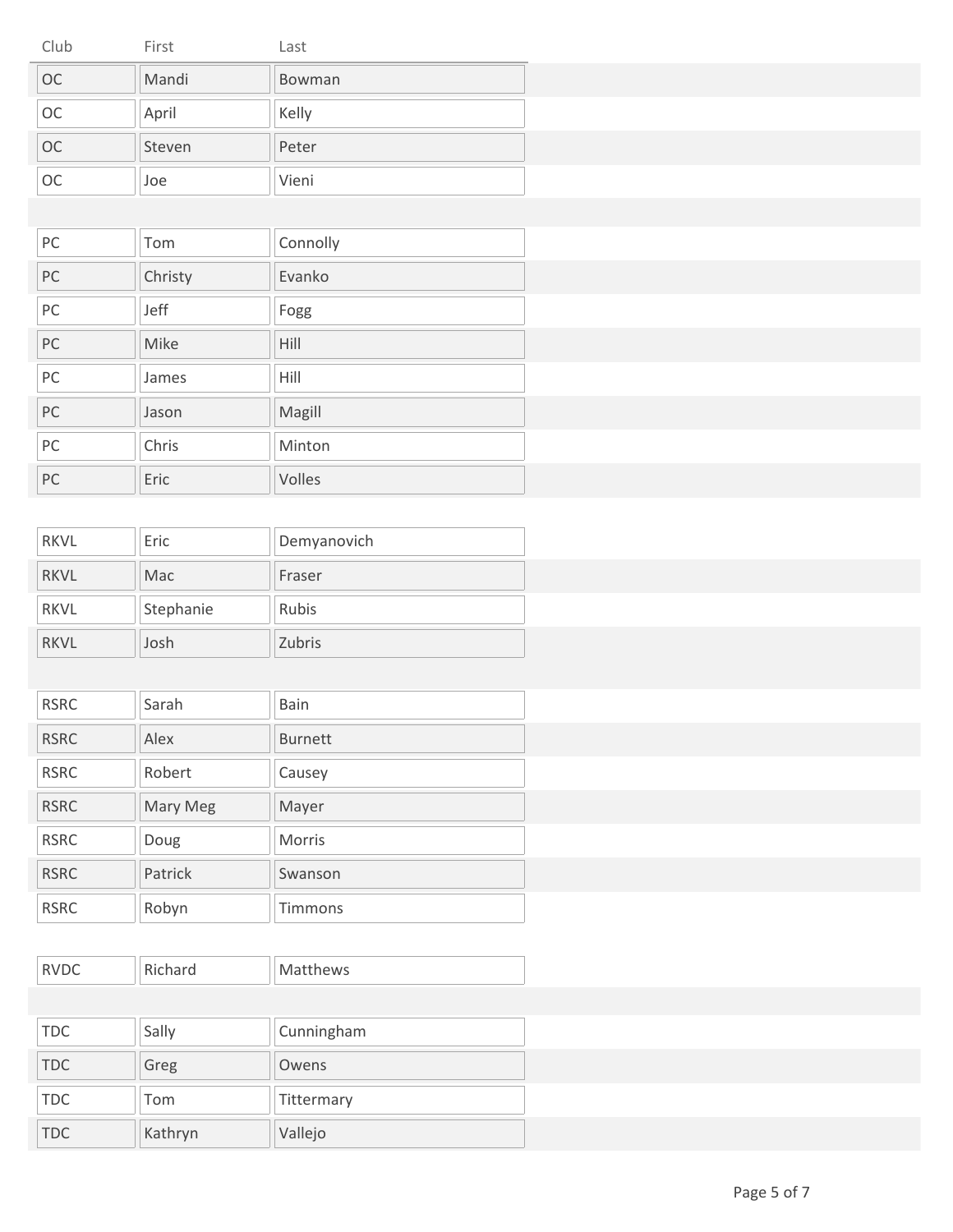| Club       | First     | Last         |
|------------|-----------|--------------|
| <b>TFC</b> | Kevin     | Armstrong    |
| <b>TFC</b> | Matt      | Behnke       |
| <b>TFC</b> | Wayne     | <b>Brown</b> |
| <b>TFC</b> | Corey     | Brown        |
| <b>TFC</b> | Anne Gail | Jennings     |
| <b>TFC</b> | Mary      | McKenna      |
| <b>TFC</b> | Tricia    | Rhodes       |

| <b>THAT</b> | Doug           | Armstrong      |
|-------------|----------------|----------------|
| <b>THAT</b> | Maribeth       | <b>Bastian</b> |
| <b>THAT</b> | Pieter         | Conradie       |
| <b>THAT</b> | Claire         | Dee            |
| <b>THAT</b> | Kevin          | Farnsworth     |
| <b>THAT</b> | <b>Brandon</b> | Hutcherson     |
| <b>THAT</b> | Joe            | Piacentino     |
| <b>THAT</b> | Lisa           | Reiferson      |
| <b>THAT</b> | Vivian         | Xu             |

| <b>TVW</b> | Nicole | Arruda        |
|------------|--------|---------------|
| <b>TVW</b> | Todd   | <b>Tuting</b> |

| <b>WELL</b> | Rob     | <b>Barricklow</b> |
|-------------|---------|-------------------|
| WELL        | Lindzie | Cherry            |
| <b>WELL</b> | Chris   | Nelson            |
| <b>WELL</b> | John    | Santos            |
| WELL        | Karen   | Szobota           |

| <b>WEM</b> | Stacey | Daub        |  |
|------------|--------|-------------|--|
| <b>WEM</b> | Sharon | Denton-Reed |  |
| <b>WEM</b> | Tim    | Dunkum      |  |
| <b>WEM</b> | John   | Dyer        |  |
| <b>WEM</b> | Debi   | Knott       |  |